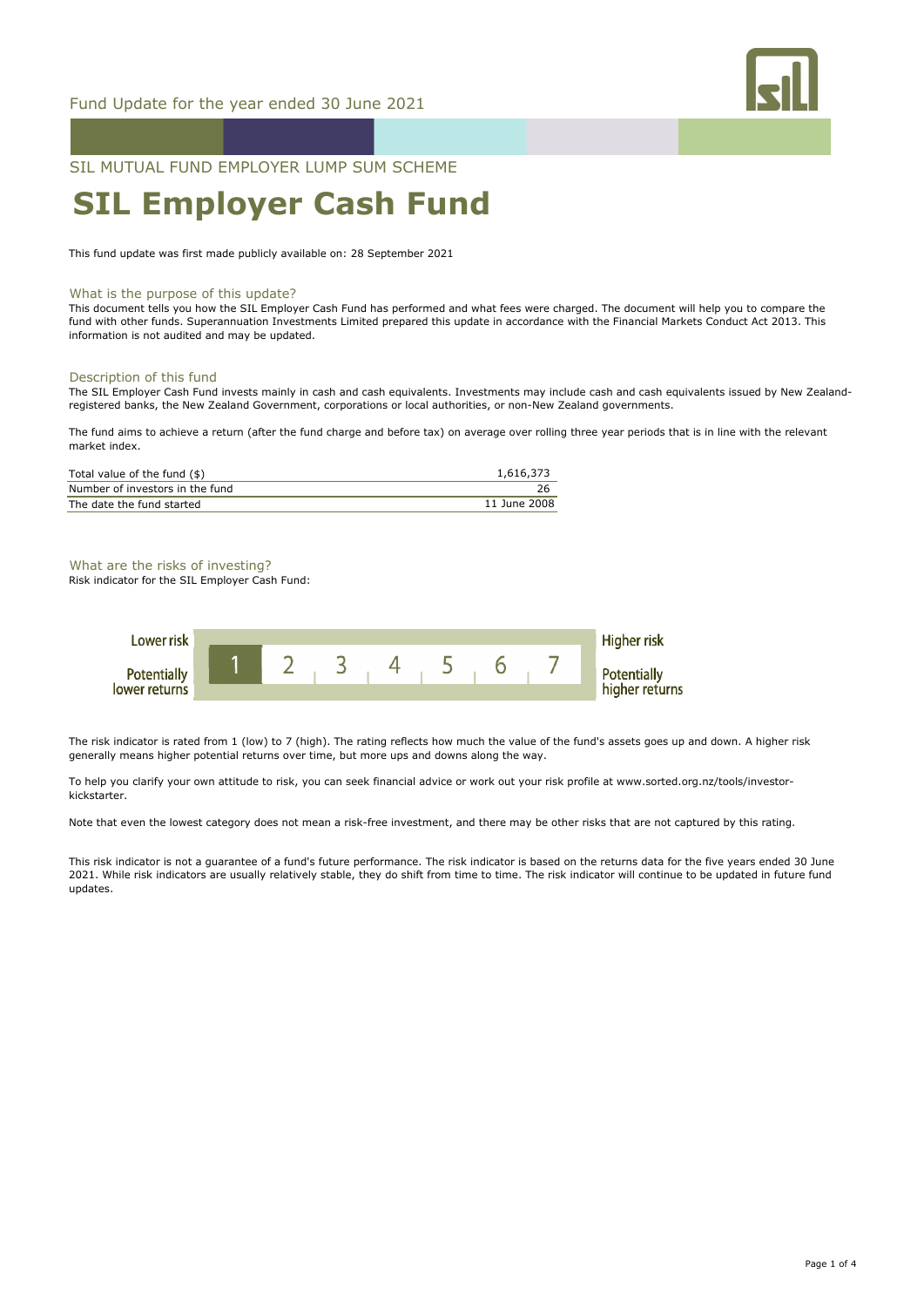| How has the fund performed? |  |
|-----------------------------|--|
|-----------------------------|--|

|                                                    | Average over past<br>five years | Past year |  |  |
|----------------------------------------------------|---------------------------------|-----------|--|--|
| Annual return                                      |                                 |           |  |  |
| (after deductions for fund charges and tax)        | 0.78%                           | 0.17%     |  |  |
| Annual return                                      |                                 |           |  |  |
| (after deductions for fund charges but before tax) | 1.09%                           | 0.24%     |  |  |
| Market index annual return                         |                                 |           |  |  |
| (reflects no deduction for fund charges and tax)   | 1.53%                           | 0.31%     |  |  |

The market index annual return shows the return of the S&P/NZX Bank Bills 90 Day Index.

Additional information about the market index is available in the statement of investment policy and objectives on the scheme register at www.disclose-register.companiesoffice.govt.nz.



# **Annual return graph**

This shows the return after fund charges and tax for each year ending 31 March since the fund started. The last bar shows the average annual return for the last 10 years, up to 30 June 2021.

**Important:** This does not tell you how the fund will perform in the future.

Returns in this update are after tax at the highest prescribed investor rate (PIR) of tax for an individual New Zealand resident. Your tax may be lower.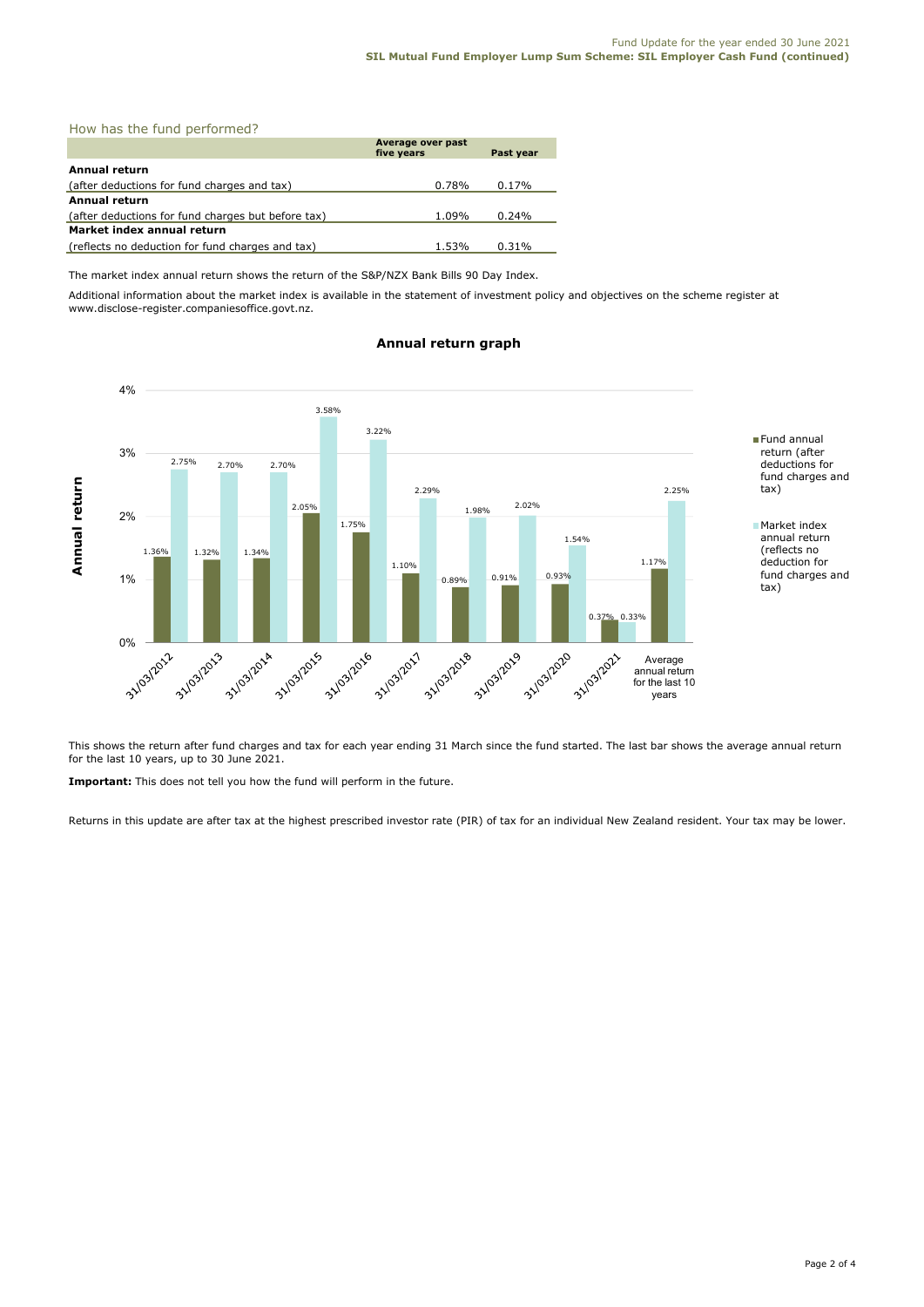# What fees are investors charged?

Investors in the SIL Employer Cash Fund are charged fund charges. In the year to 30 June 2021 these were:

|                                             | % of net asset value          |  |
|---------------------------------------------|-------------------------------|--|
| Total fund charges <sup>1</sup>             | 0.57%                         |  |
| Which are made up of:                       |                               |  |
| Total management and administration charges | 0.57%                         |  |
| Including:                                  |                               |  |
| Manager's basic fee                         | 0.47%                         |  |
| Other management and administration charges | 0.10%                         |  |
| <b>Total performance based fees</b>         | 0.00%                         |  |
|                                             | Dollar amount per<br>investor |  |
| <b>Other charges</b>                        |                               |  |
| Membership fee                              | \$0                           |  |

Investors are not currently charged individual action fees for specific actions or decisions (for example, for withdrawing from or switching funds).

Small differences in fees and charges can have a big impact on your investment over the long term.

## Example of how this applies to an investor

Sarah had \$10,000 in the fund at the start of the year and did not make any further contributions. At the end of the year, Sarah received a return after fund charges were deducted of \$17 (that is 0.17% of her inital \$10,000). Sarah also paid \$0 in other charges. This gives Sarah a total return after tax of \$17 for the year.

# What does the fund invest in?

**Actual investment mix<sup>2</sup> Target investment mix<sup>2</sup>**

This shows the types of assets that the fund invests in. This shows the mix of assets that the fund generally intends to invest in.